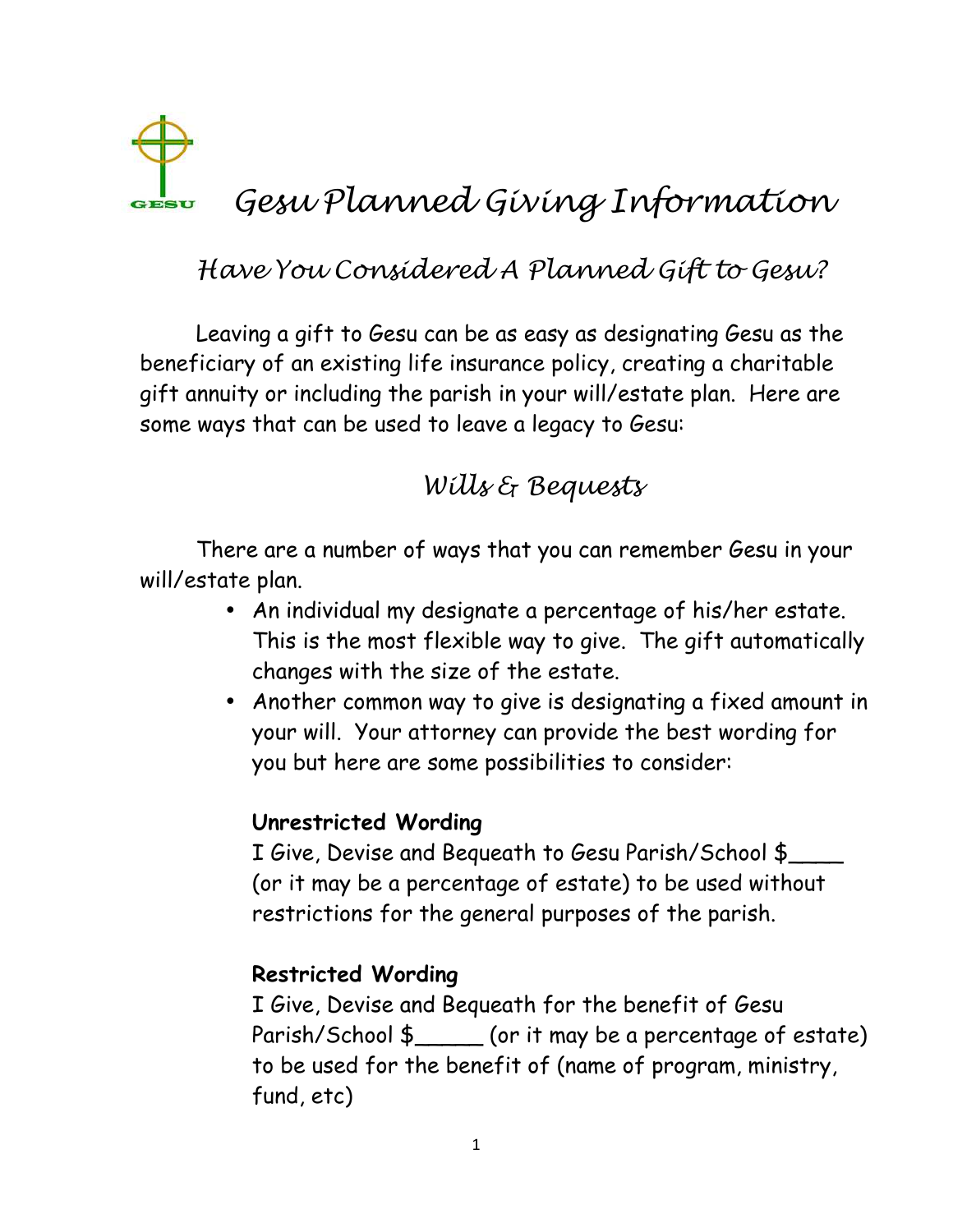### Insurance Policy

You can remember Gesu by naming them as a beneficiary of an existing insurance policy.

### Charitable Gift Annuity

Working with the Charitable Foundation of the Diocese of Toledo, individuals who are at least 60 years of age may establish a charitable gift annuity for the benefit of the parish/school. A minimum gift of \$10,000 is required to establish the annuity. The rate of return, and annual annuity are based on age at the time of establishing the Charitable Gift Annuity. The Catholic foundation uses the rates recommended by the American Council of Gift Annuities. Additional details may be obtained by contacting the Catholic Foundation directly at (419) 244- 6711.

#### Other

Your gift can be designated to go to a foundation which benefits Gesu with income and preserves the principal for the future. Or you fit can benefit Gesu for current needs.